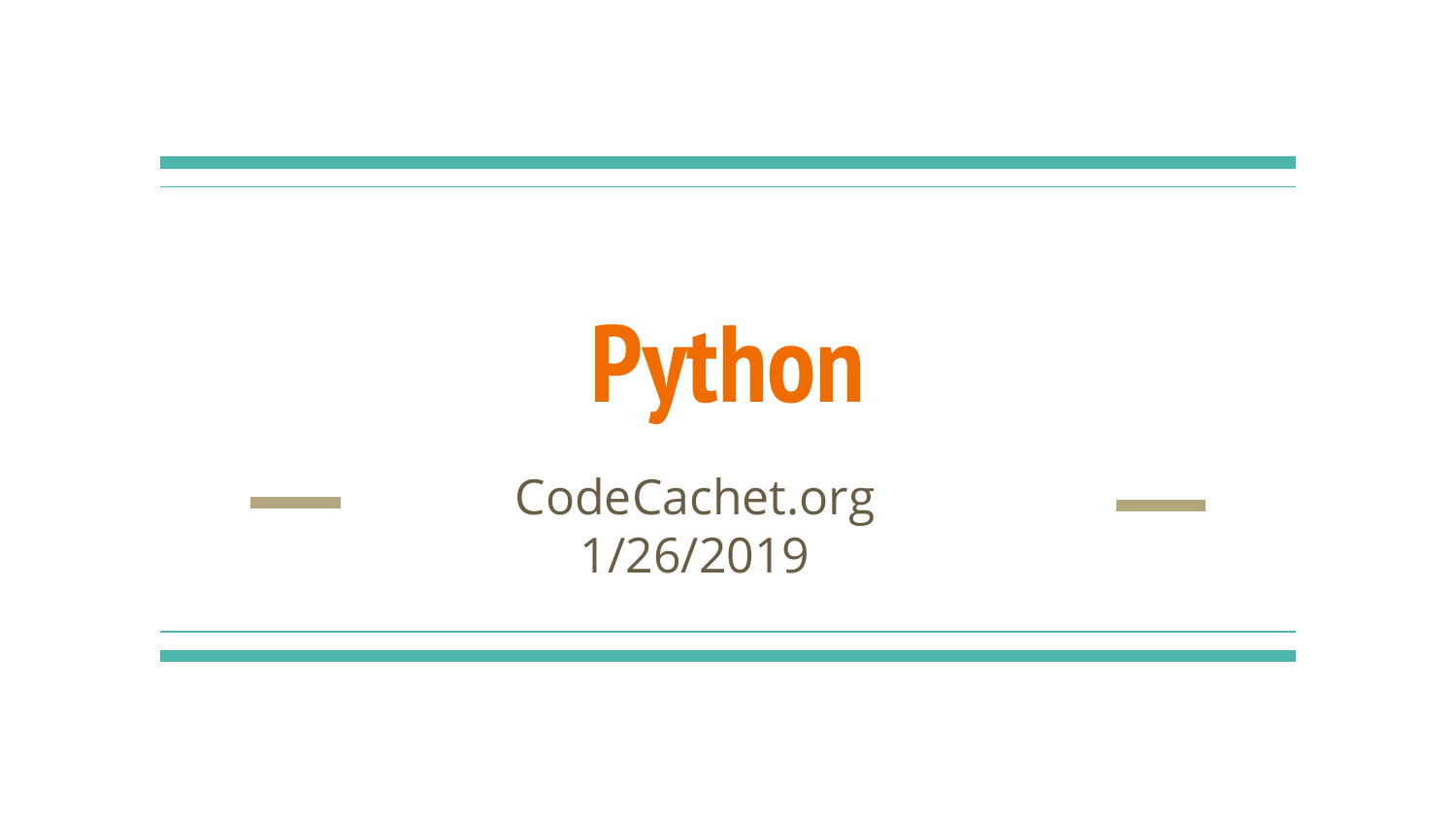#### **Me**

- David Geller
- Experienced programmer (Python, C, C++, java, JavaScript, Swift, Perl, php…)
- Last company, Veenome, used Python for video analysis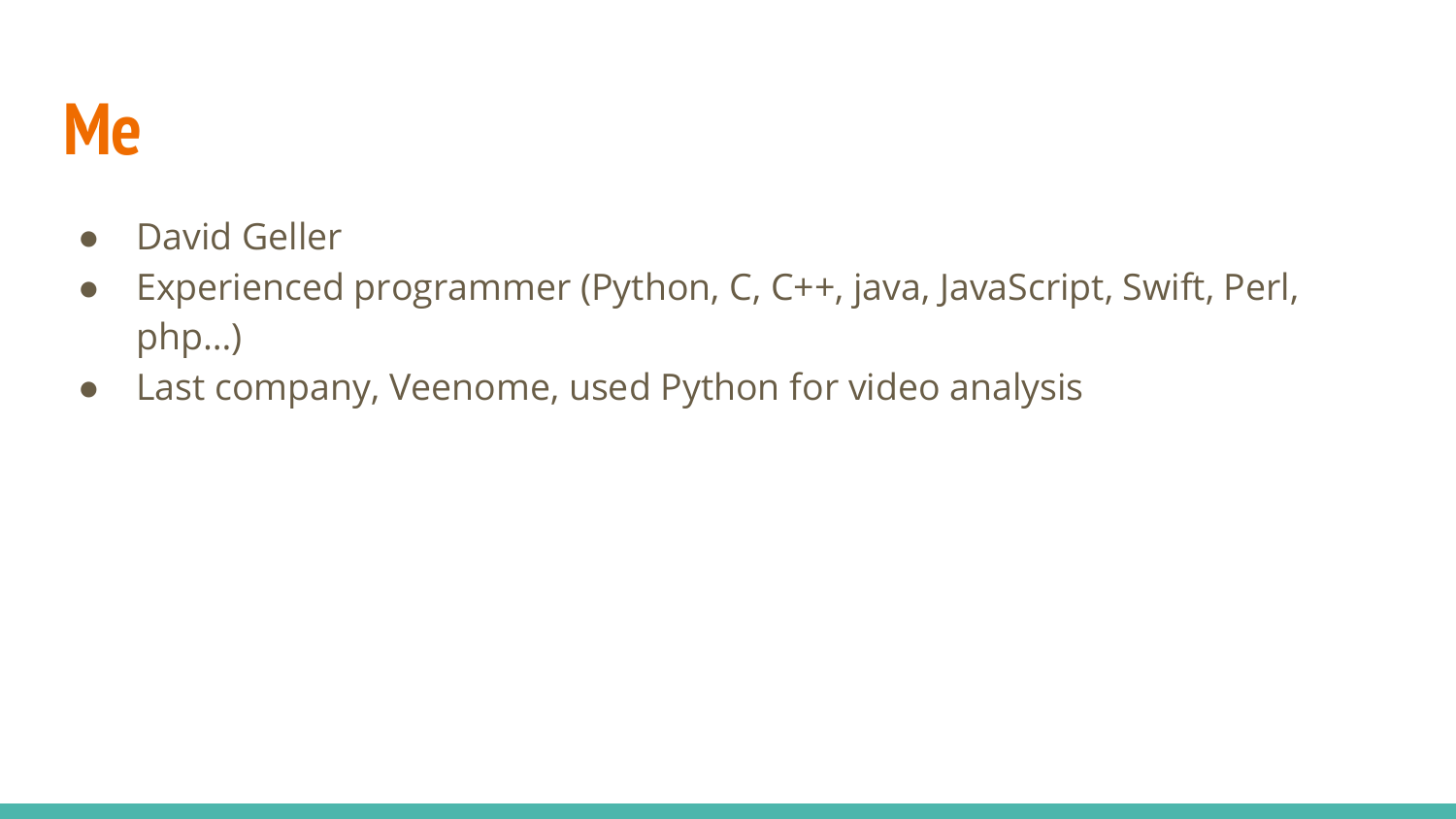#### **Important distinction**



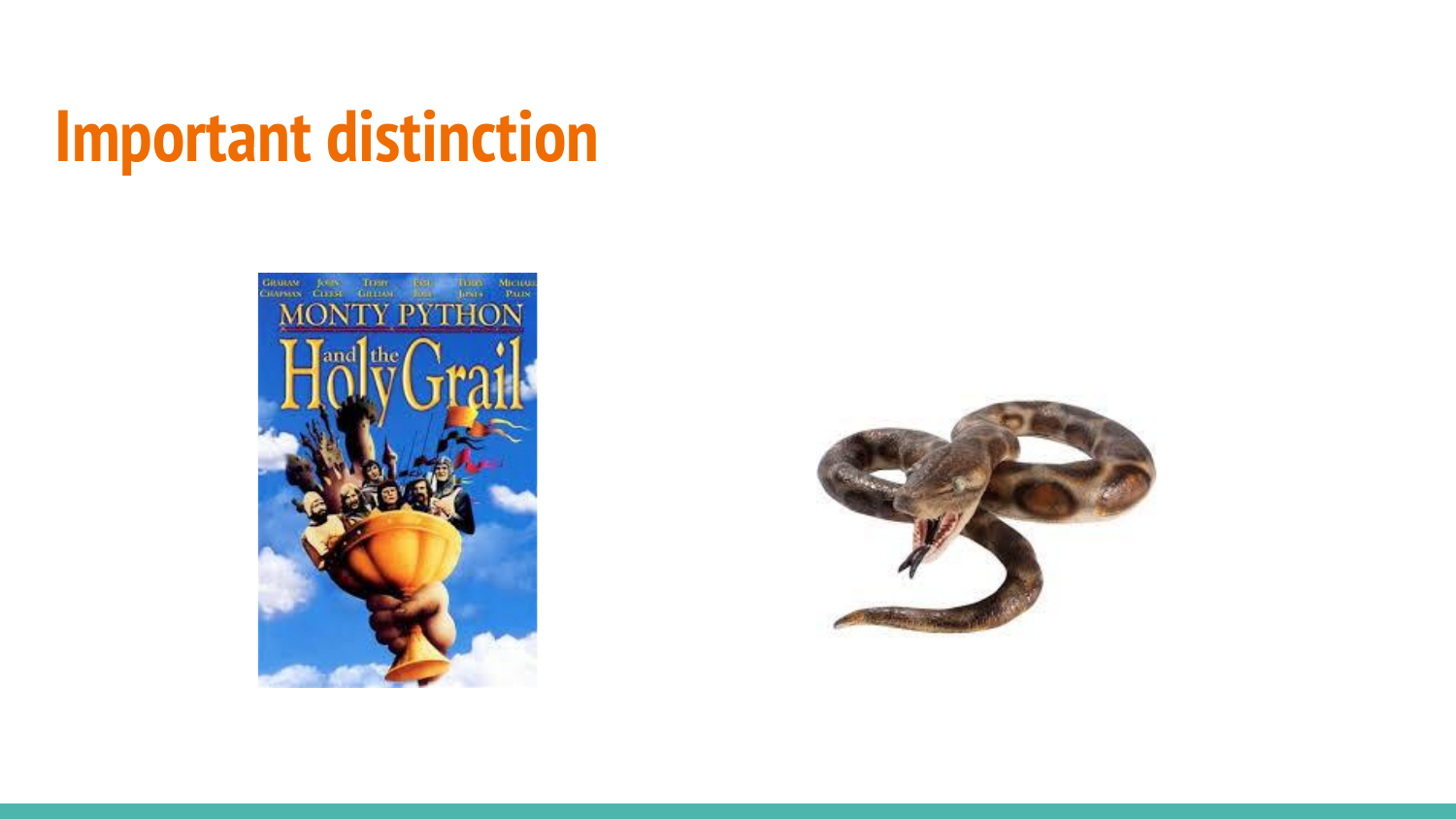

#### Benevolent Dictator for Life

#### **Guido van Rossum**

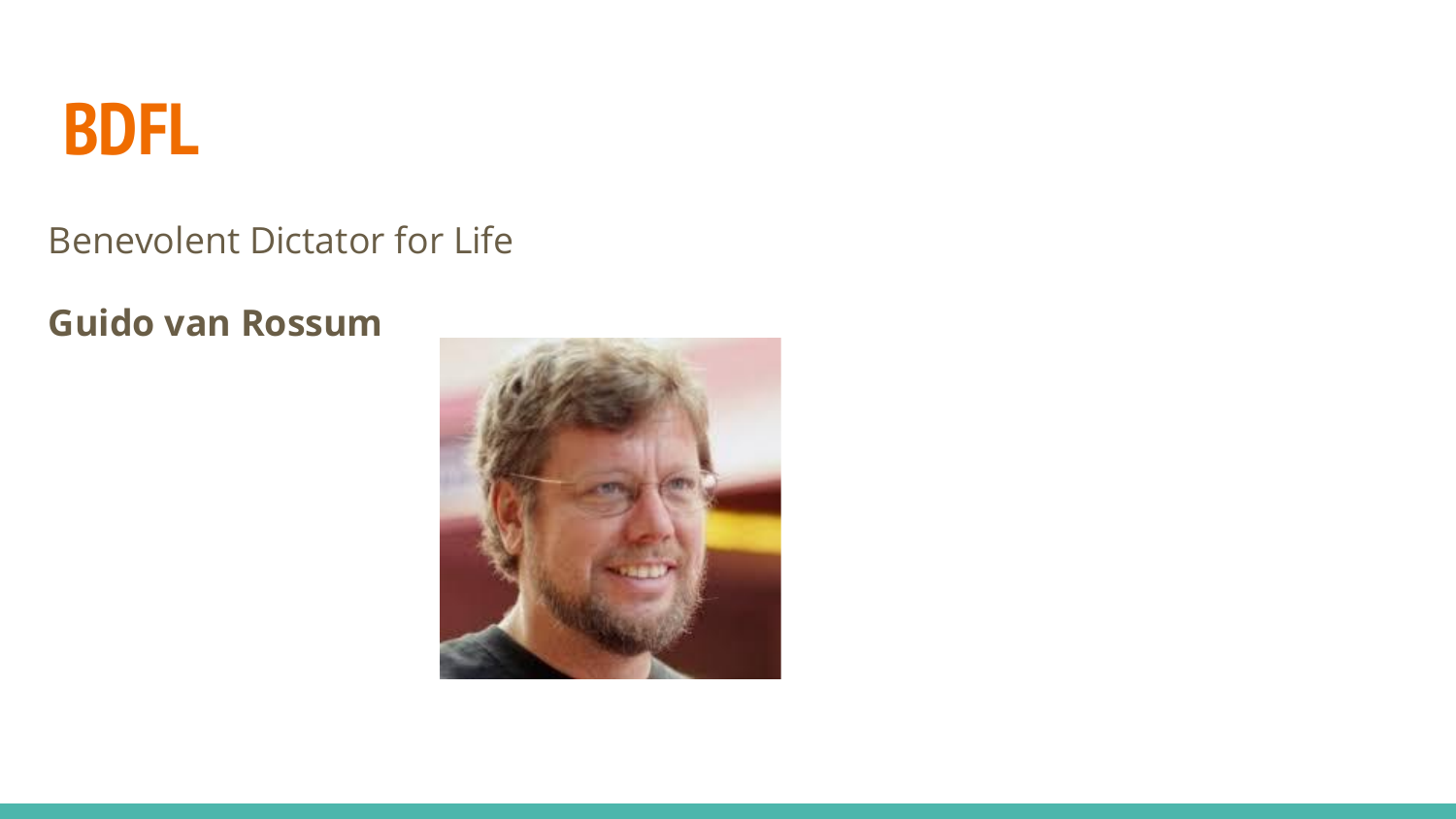

#### Growth of major programming languages

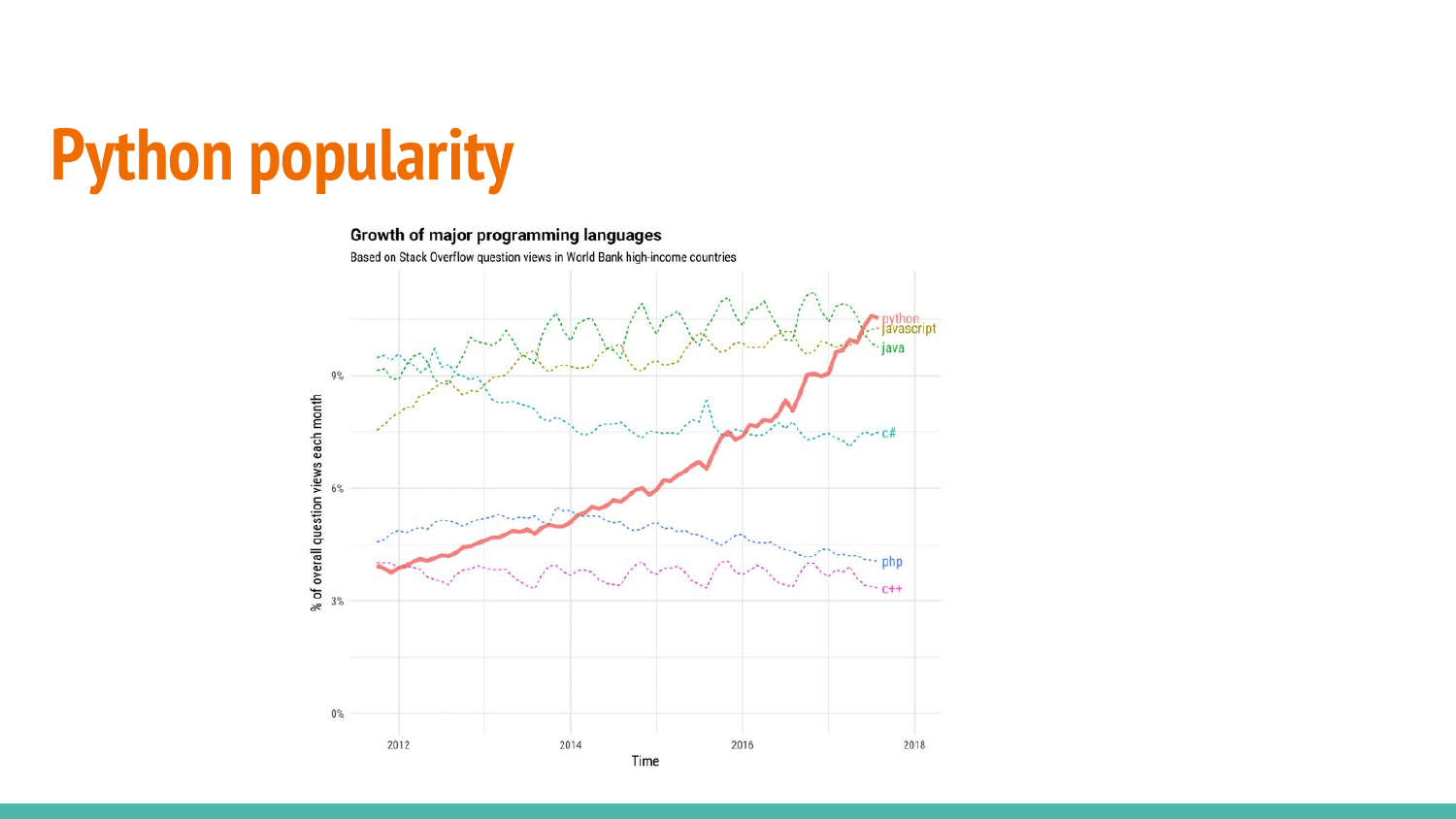#### **Python for the Nobel Prize**

#### Paul Romer, co-winner of 2018 Nobel Prize in Economics

Instead of using Mathematica, Romer discovered that he could use a Jupyter notebook for sharing his research. Jupyter notebooks are [web applications](http://jupyter.org/) that allow programmers and researchers to share documents that include code, charts, equations, and data. Jupyter notebooks allow for code written in dozens of programming languages. For his research, Romer used Python—the most popular language for [data science](https://qz.com/1126615/the-story-of-the-most-important-tool-in-data-science/) [and statistics](https://qz.com/1126615/the-story-of-the-most-important-tool-in-data-science/).

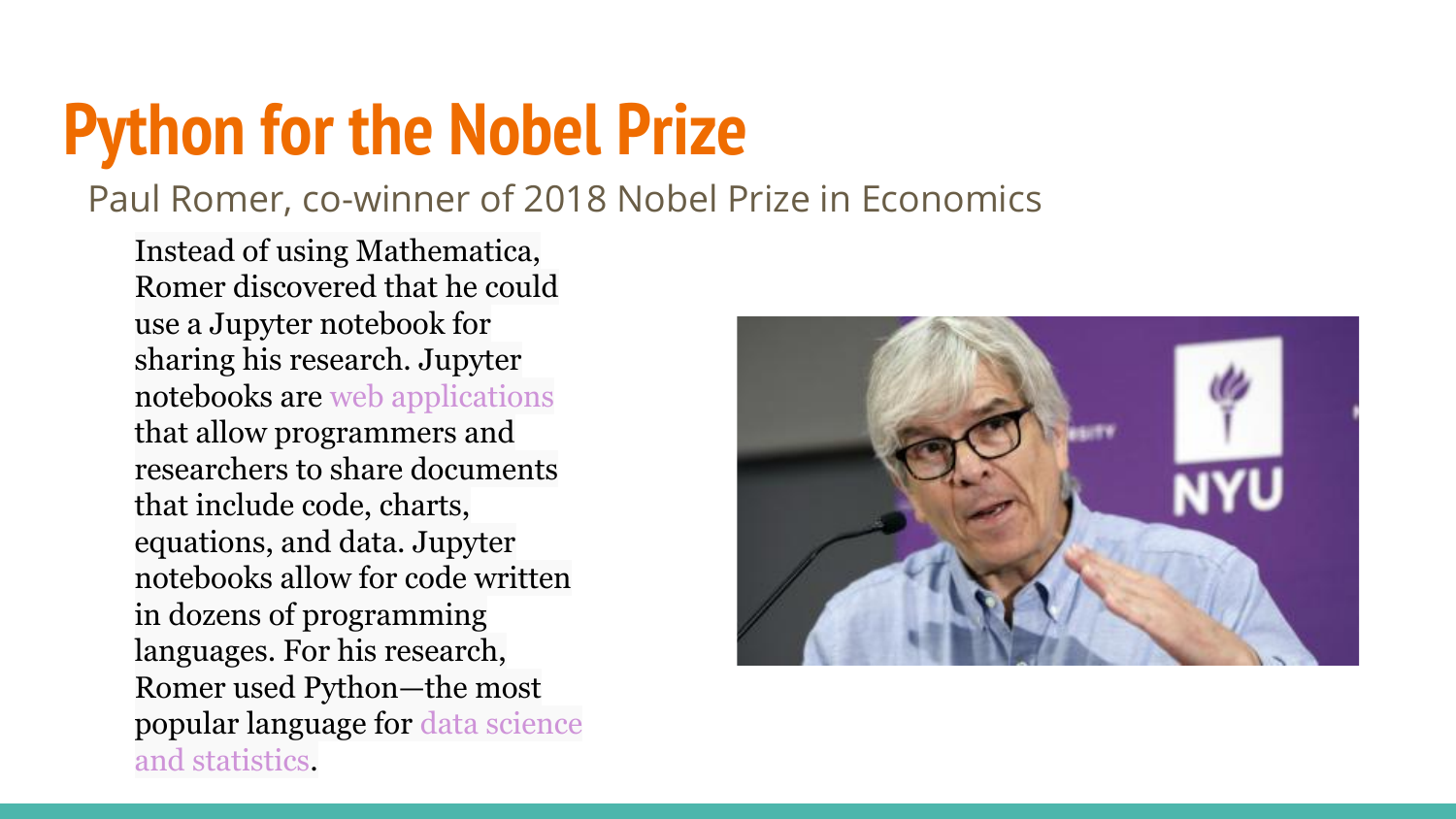## **Projects using Python**

- Instagram
- Industrial Light and Magic
- Google
- Facebook
- Quora
- Netflix
- Dropbox
- Reddit
- Red Hat
- YouTube
- Pinterest
- Disqus
- **•** Survey Monkey

● …..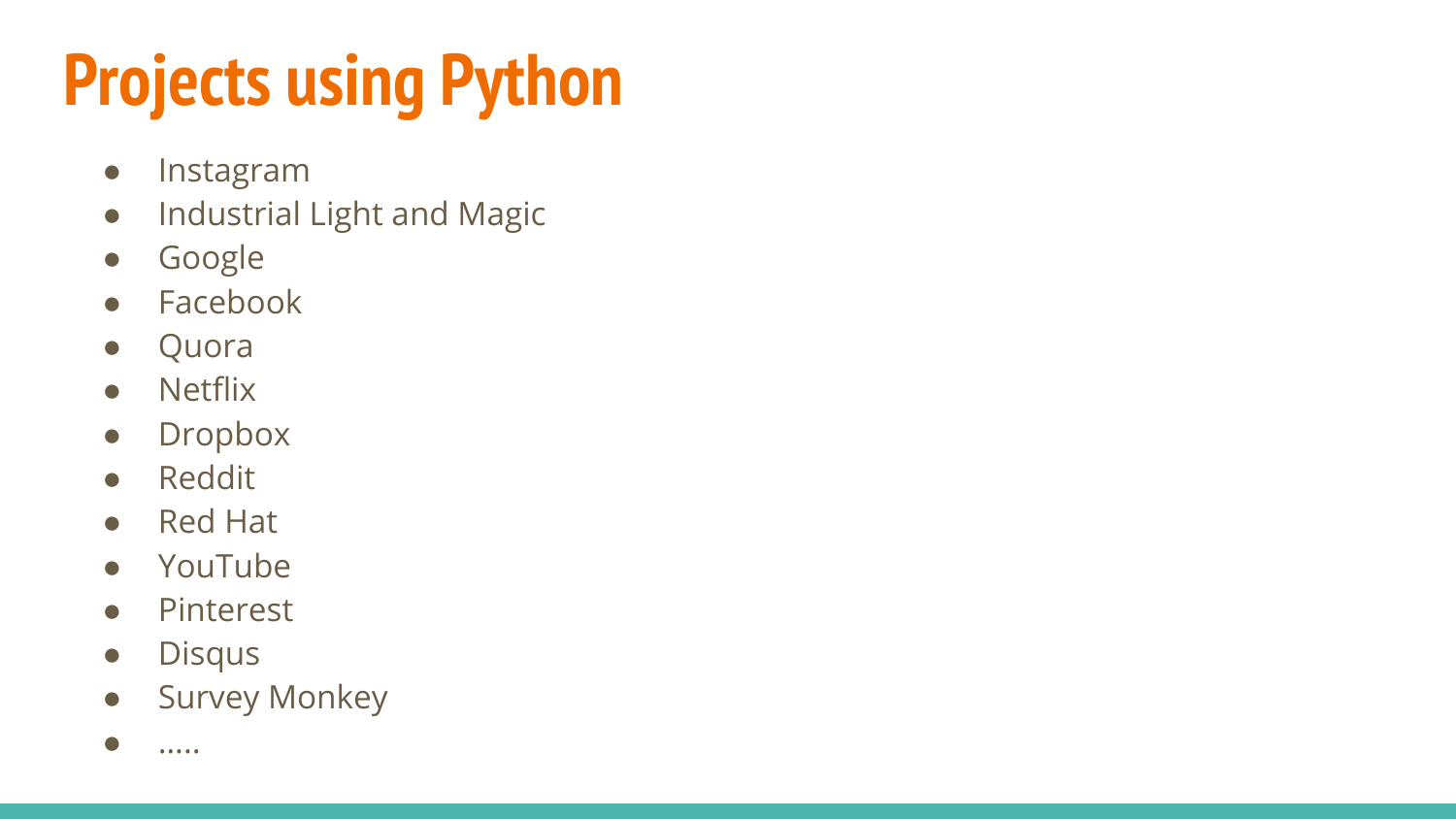#### **Python uses**

- Web development
- Data science
- Machine learning
- Content management systems
- Cryptography
- Games
- Web scraping
- Embedded systems
- Graphics
- Visualization
- Scripting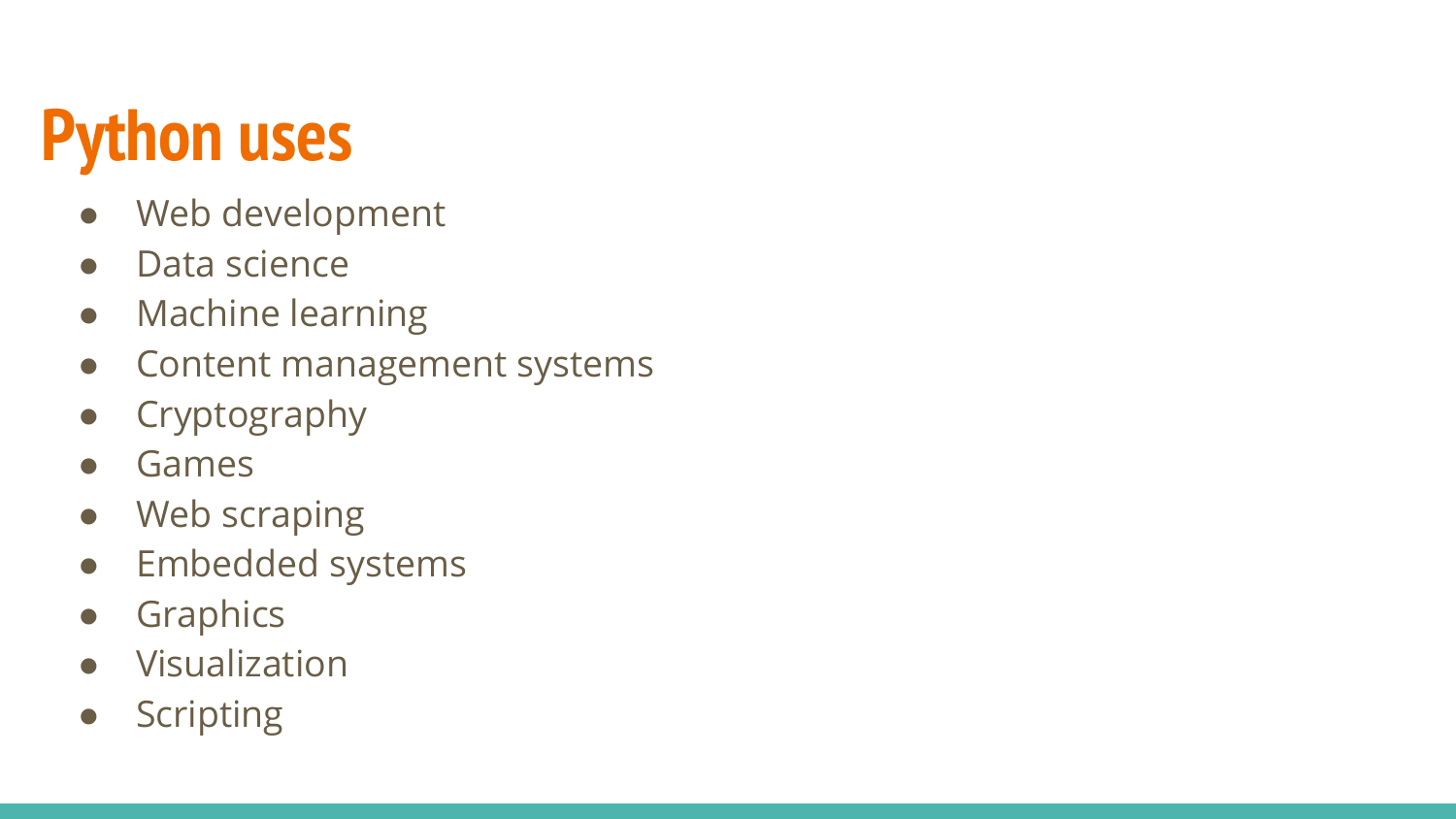#### **Python is….**

- **Interpreted**
- A "scripting language"
- Dynamically-typed, Duck-typed, Strongly-typed
- Object oriented, imperative, with functional and async support
- Indentation/whitespace centric
- Carefully designed to be a general purpose language
- Supported by most major platforms (desktops, phones, tablets, embedded, supercomputers…)
- **Extremely flexible**
- Relatively easy to learn
- Relatively quick to code, slow to execute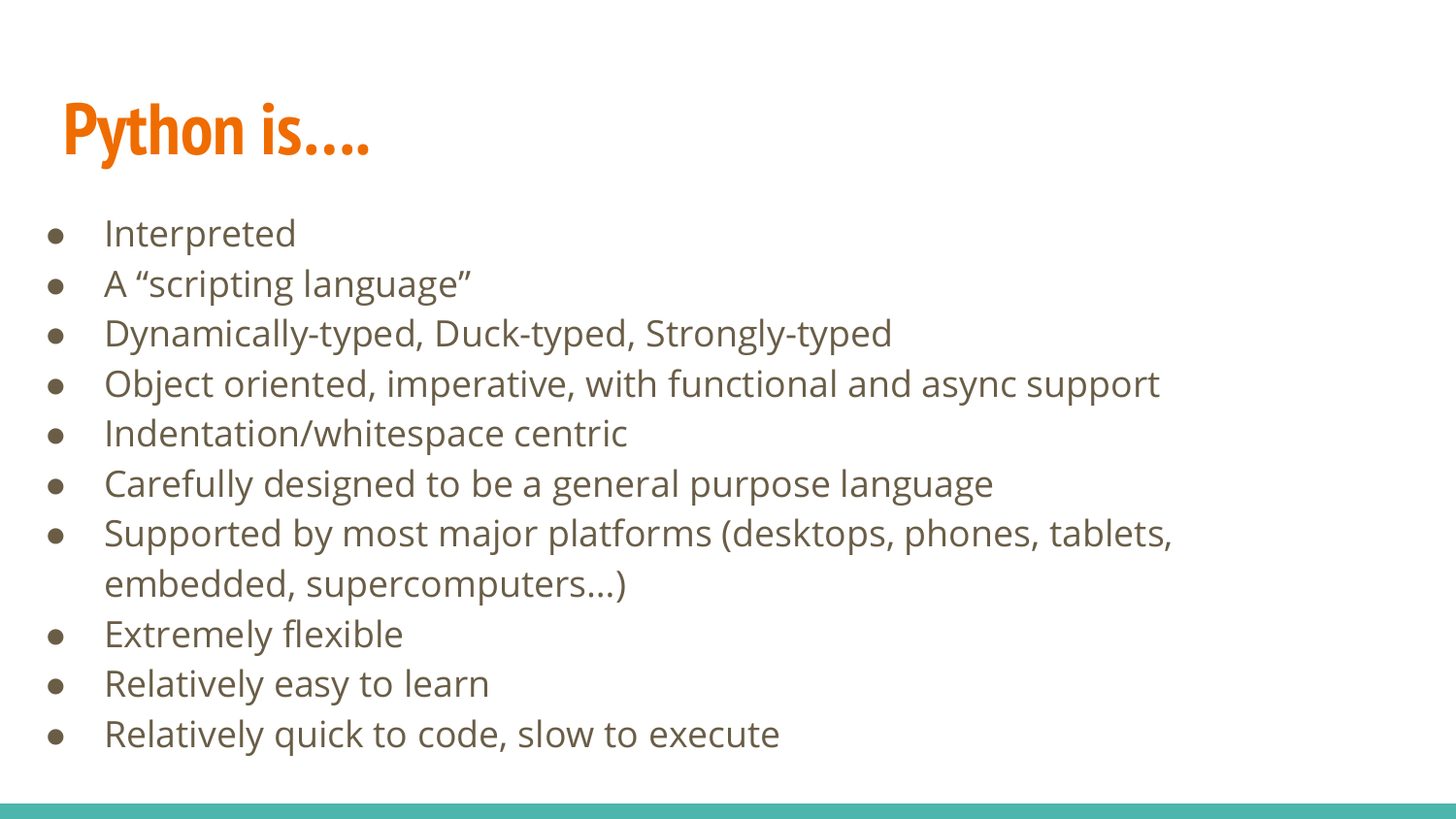## **Zen of Python**

Beautiful is better than ugly. Explicit is better than implicit. Simple is better than complex. Complex is better than complicated. Flat is better than nested. Sparse is better than dense. Readability counts.

Special cases aren't special enough to break the rules. Although practicality beats purity. Errors should never pass silently. Unless explicitly silenced. In the face of ambiguity, refuse the temptation to guess. There should be one-- and preferably only one --obvious way to do it. Although that way may not be obvious at first unless you're Dutch. Now is better than never. Although never is often better than \*right\* now. If the implementation is hard to explain, it's a bad idea. If the implementation is easy to explain, it may be a good idea. Namespaces are one honking great idea -- let's do more of those!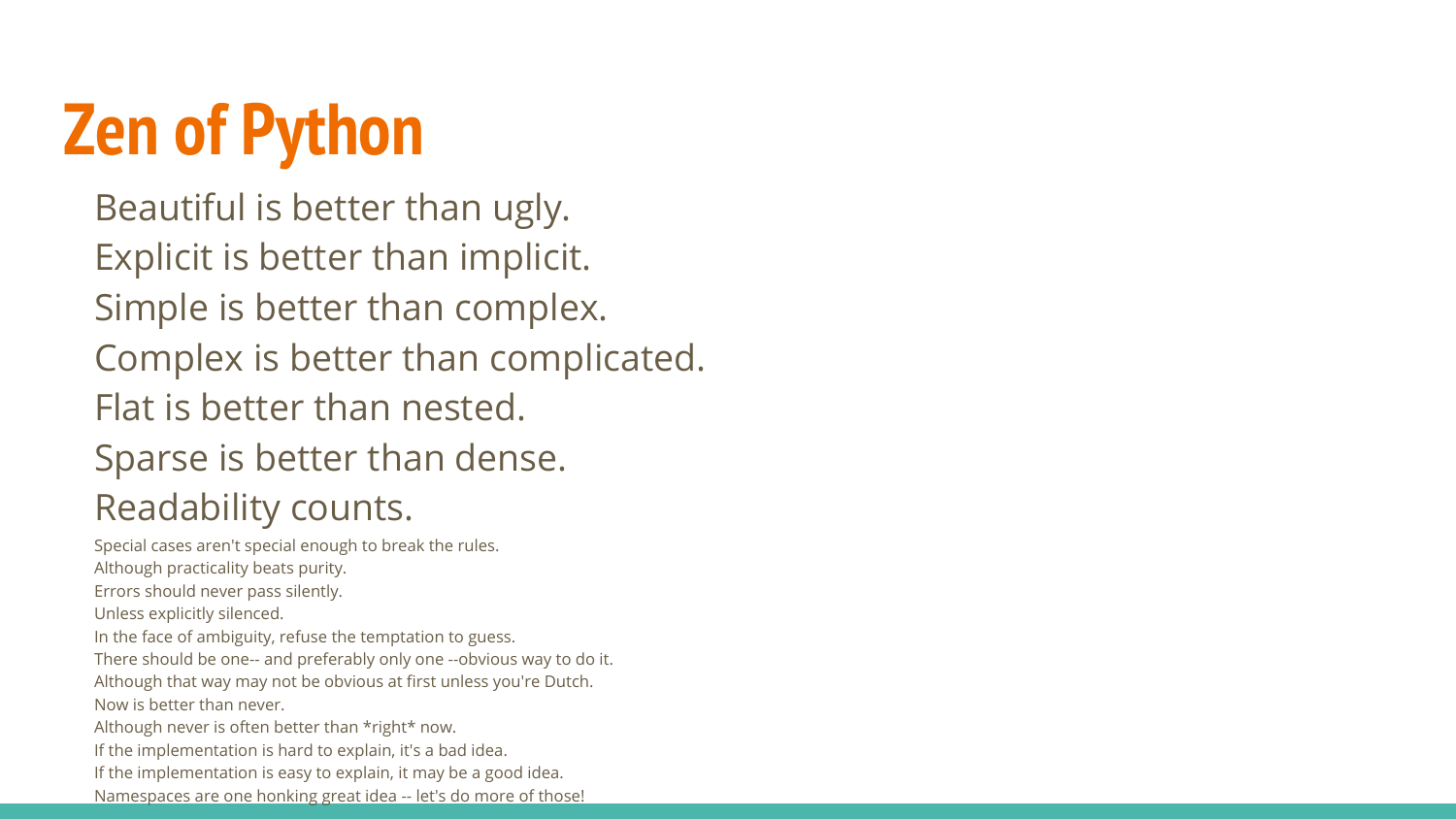#### **Python versions**

- $\bullet$  Version 2 (2.7.x)
- **● Version 3 (3.7.2)**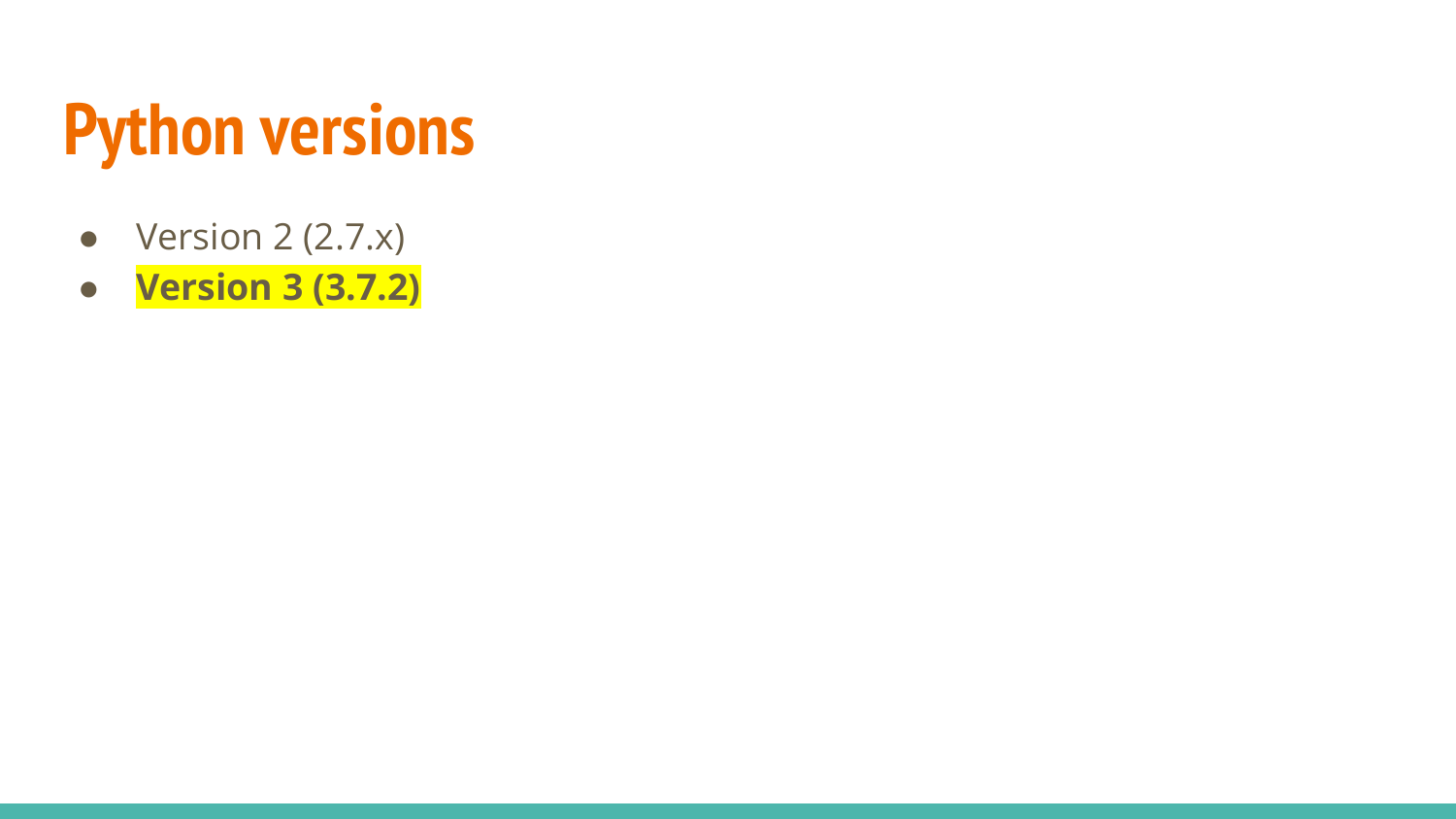### **Python implementations**

- **● Cpython**
- PyPy
- Jython
- MicroPython
- IronPython
- ...